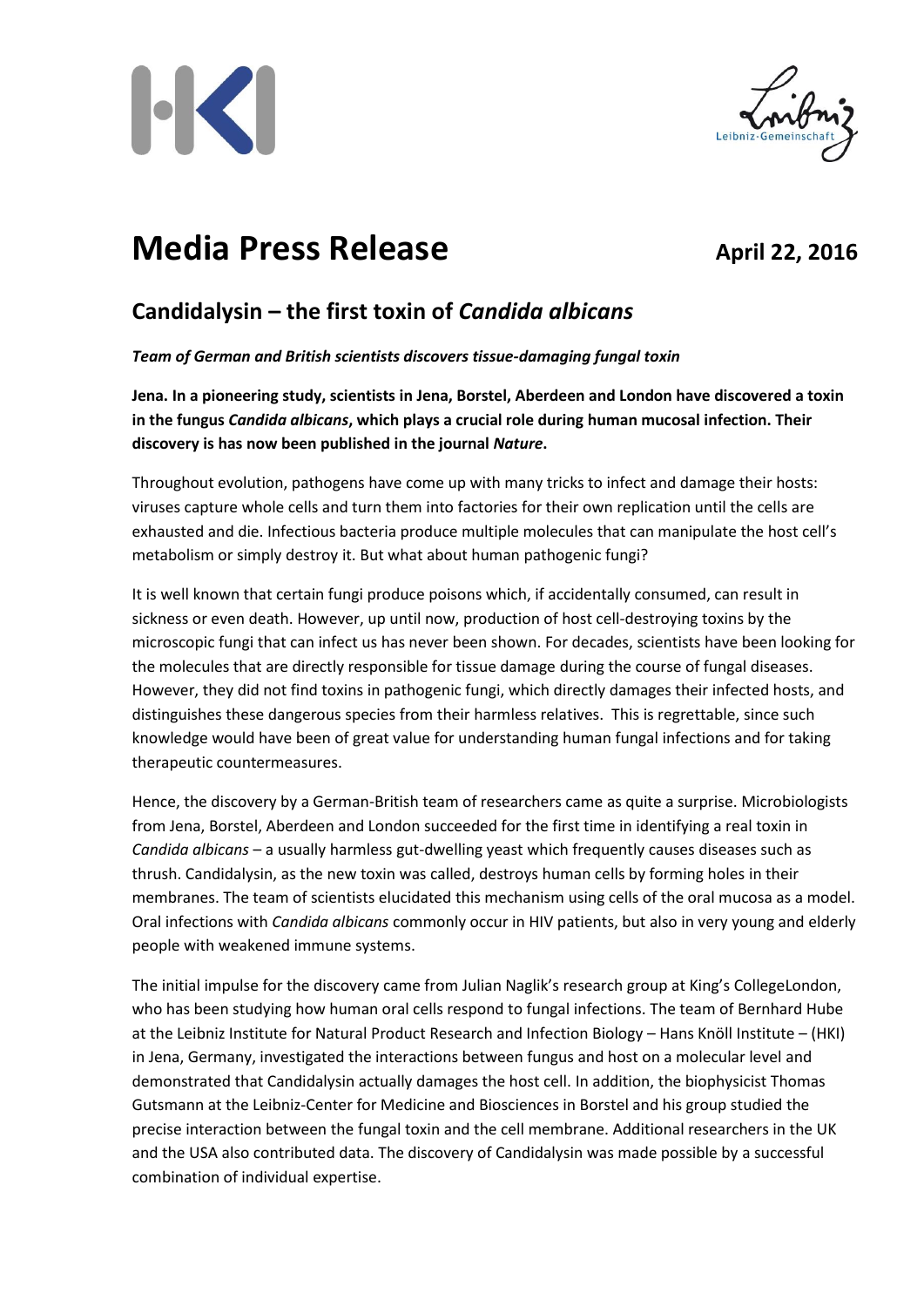But why did it take researchers several decades of intensive investigations to find the crucial molecule? Similar toxic compounds – peptides – have long been known from other microbial pathogens. Here, the trick is that *Candida albicans* initially produces a much larger molecule – a polypeptide. The gene encoding for this polypeptide has long been known; however, its function remained elusive. Only now, using state-of-the-art analytics and building on recent insights, Naglik, Hube and their colleagues could successfully detect and characterize the small molecule. They realized that the polypeptide is cut into small pieces inside the fungus by a certain enzyme, but only one of these peptide fragments is the newly discovered toxin Candidalysin. The scientists chose this particular name because the peptide contributes to the destruction – the "lysis" – of the cell. From a harmless precursor, the dangerous toxin is only produced when it is actually required by the pathogen.

The production of this toxin is tightly linked to a morphological switch, which is crucial for disease. *Candida albicans* grows in two different forms: either as an egg-shaped yeast cell or as a filamentous hyphal form. In the human body, small numbers of yeast cells are harmless and our immune systems realizes that it does not face any (immediate) danger. However, when invasive filaments are formed, they release Candidalysin, and it is the activity of the toxin itself that is recognized, acting as a "red alert" signal. Therefore, the immune system has learned to recognize Candidalysin in order to discriminate between harmless yeasts and invasive, toxin-producing "dangerous" filaments. "This is an excellent example of co-evolution", says Bernhard Hube, Professor at Friedrich Schiller University Jena and department head at HKI. "The pathogen generates a toxin to harm its host and the host quickly senses the toxin and initiates countermeasures". The biological function of the toxin during normal growth, when the fungus lives harmlessly on the mucosa currently remains unknown.

"These ground-breaking results in fungal infection biology clearly show that in addition to copious amounts of tenacity, the most important factor for scientific success is an excellent power of observation", states Hube. "Every small result and every observation constantly has to be re-evaluated and re-interpreted until the molecular reality becomes visible. The outstanding international collaboration within our team of researchers has been crucial for our success. For the scientists from Leibniz Institutes this is their own special contribution to this year's Leibniz Anniversary."

The fungus *Candida albicans* and its toxin Candidalysin will continue to keep scientists from Jena, Borstel and London asking questions for many years to come. How does the toxin interact with the immune system? Does the toxin also have activity against bacteria and does this have any effects on common habitats such as in the human gut? What role do other genetic components of the fungus play during infection?

#### **Original publication**

Moyes DL, Wilson D, Richardson JP, Mogavero S, Tang SX, Wernecke J, Höfs S, Gratacap RL, Robbins J, Runglall M, Murciano C, Blagojevic M, Thavaraj S, Förster TM, Hebecker B, Kasper L, Vizcay G, Iancu SI, Kichik N, Häder A, Kurzai O, Luo T, Krüger T, Kniemeyer O, Cota E, Bader O, Wheeler RT, Gutsmann T, Hube B, Naglik JR (2016) Candidalysin is a fungal peptide toxin critical for mucosal infection. *Nature* 532, 64–68, doi:10.1038/nature17625. www.nature.com/nature/journal/v532/n7597/full/nature17625.html